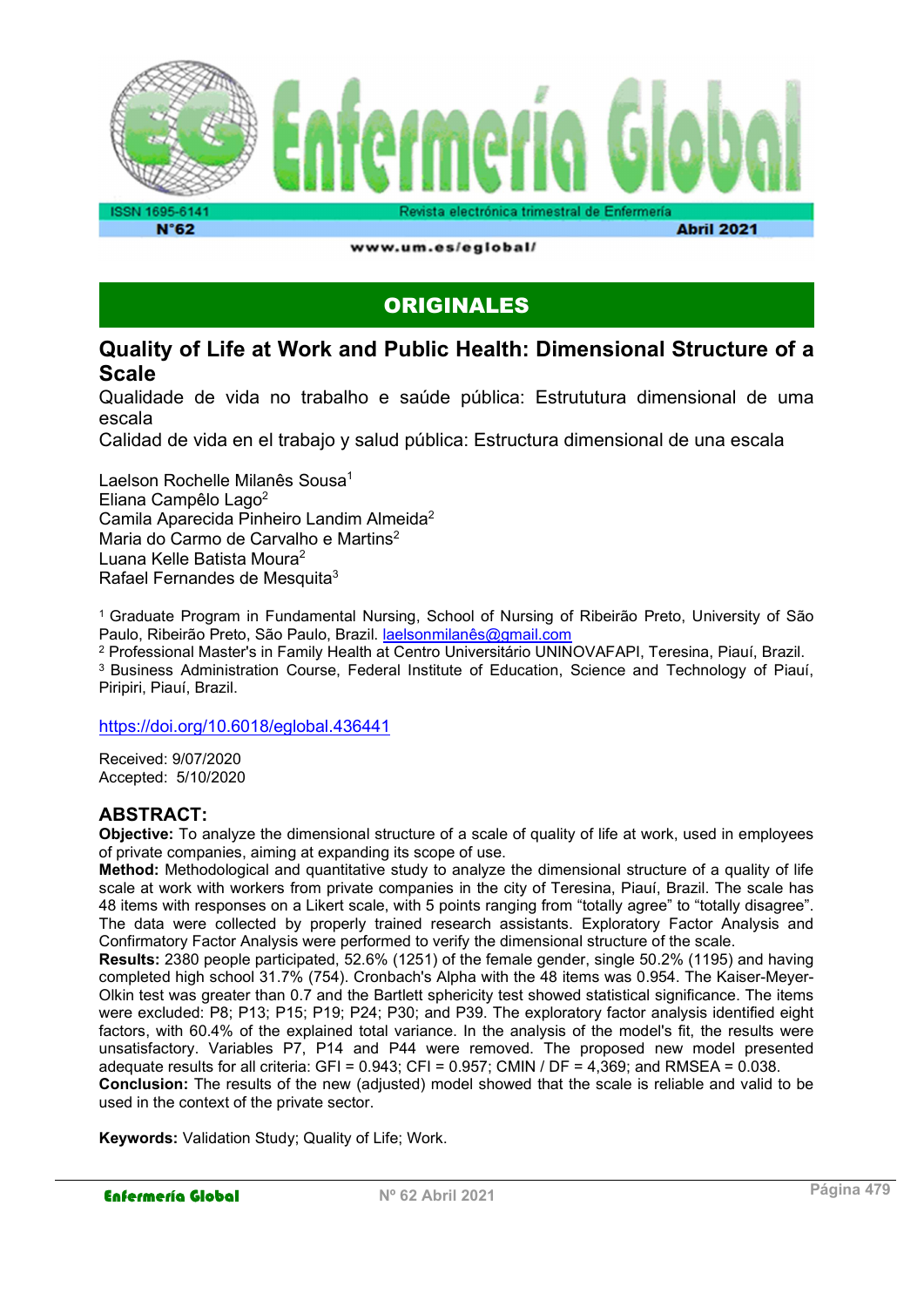### RESUMO:

Objetivo: Analisar a estrutura dimensional de uma escala de qualidade de vida no trabalho, utilizada em empregados de empresas privadas, visando a expansão do seu escopo de utilização.

Método: Estudo metodológico e quantitativo para analisar a estrutura dimensional de uma escala de qualidade de vida no trabalho com trabalhadores de empresas privadas da cidade de Teresina, Piauí, Brasil. A escala possui 48 itens com respostas em escala tipo likert possuindo 5 pontos que variam de "concordo totalmente" para "discordo totalmente". Os dados foram coletados por assistentes de pesquisa devidamente treinados. Foram realizadas Análise Fatorial Exploratória e Análise Fatorial Confirmatória para verificar a estrutura dimensional da escala.

Resultados: Participaram 2380 pessoas, 52,6% (1251) do gênero feminino, solteiras 50,2% (1195) e com ensino médio completo 31,7% (754). O Alfa de Cronbach com os 48 itens foi 0,954. O teste de Kaiser-Meyer-Olkin foi superior a 0,7 e o teste de esfericidade de Bartlett apresentou significância estatística. Foram excluídos os itens: P8; P13; P15; P19; P24; P30; e P39. A análise fatorial exploratória identificou oito fatores, com 60,4% da variância total explicada. Na análise do ajuste do modelo os resultados foram insatisfatórios. Foram retiradas as variáveis P7, P14 e P44. O novo modelo proposto apresentou resultados adequados para todos os critérios: GFI = 0,943; CFI = 0,957; CMIN/DF  $= 4,369$ ; e RMSEA = 0,038.

Conclusão: Os resultados do modelo novo (ajustado) evidenciaram que a escala é confiável e válida para ser usada em contexto do setor privado.

Palavras-chave: Estudo de validação; Qualidade de vida; Trabalho.

#### RESUMEN:

Objetivo: Analizar la estructura dimensional de una escala de calidad de vida en el trabajo, utilizada en empleados de empresas privadas, con el objetivo de ampliar su alcance de uso.

Método: Estudio metodológico y cuantitativo para analizar la estructura dimensional de una escala de calidad de vida en el trabajo con trabajadores de empresas privadas en la ciudad de Teresina, Piauí, Brasil. La escala tiene 48 ítems con respuestas en una escala Likert, con 5 puntos que van desde "totalmente de acuerdo" hasta "totalmente en desacuerdo". Los datos fueron recopilados por asistentes de investigación debidamente capacitados. El análisis factorial exploratorio y el análisis factorial confirmatorio se realizaron para verificar la estructura dimensional de la escala.

Resultados: 2380 personas participaron, 52.6% (1251) del género femenino, solteras 50.2% (1195) y habiendo completado la escuela secundaria 31.7% (754). El Alfa de Cronbach con los 48 ítems fue 0.954. La prueba de Kaiser-Meyer-Olkin fue mayor que 0.7 y la prueba de esfericidad de Bartlett mostró significación estadística. Los ítems fueron excluidos: P8; P13; P15; P19; P24; P30; y P39. El análisis factorial exploratorio identificó ocho factores, con un 60,4% de la varianza total explicada. En el análisis del ajuste del modelo, los resultados fueron insatisfactorios. Se eliminaron las variables P7, P14 y P44. El nuevo modelo propuesto presentó resultados adecuados para todos los criterios: GFI =  $0.943$ ; CFI = 0.957; CMIN / DF = 4,369; y RMSEA =  $0.038$ .

Conclusión: Los resultados del nuevo modelo (ajustado) mostraron que la escala es confiable y válida para ser utilizada en el contexto del sector privado.

Palabras-clave: Estudio de Validación; Calidad de Vida; Trabajo.

# INTRODUCTION

The work refers to the constitution of the individual's personal identity, configuring an important aspect of social recognition, since there is the development of an individual's commitment and engagement in the situations that mobilize him in the work environment. Thus, it goes beyond the sphere of the employment relationship, being composed of challenges and suffering, leading to risks that are often invisible<sup>(1)</sup>. In today's context, relationships in the workplace migrate from disalienation to more organized services, aiming to meet the plans of companies that seek interest in the meaning given to work on a daily basis<sup>(2)</sup>.

In this sense, it can be said that a subject's quality of life involves human relationships with regard to their culture and other aspects, such as health, education, environment,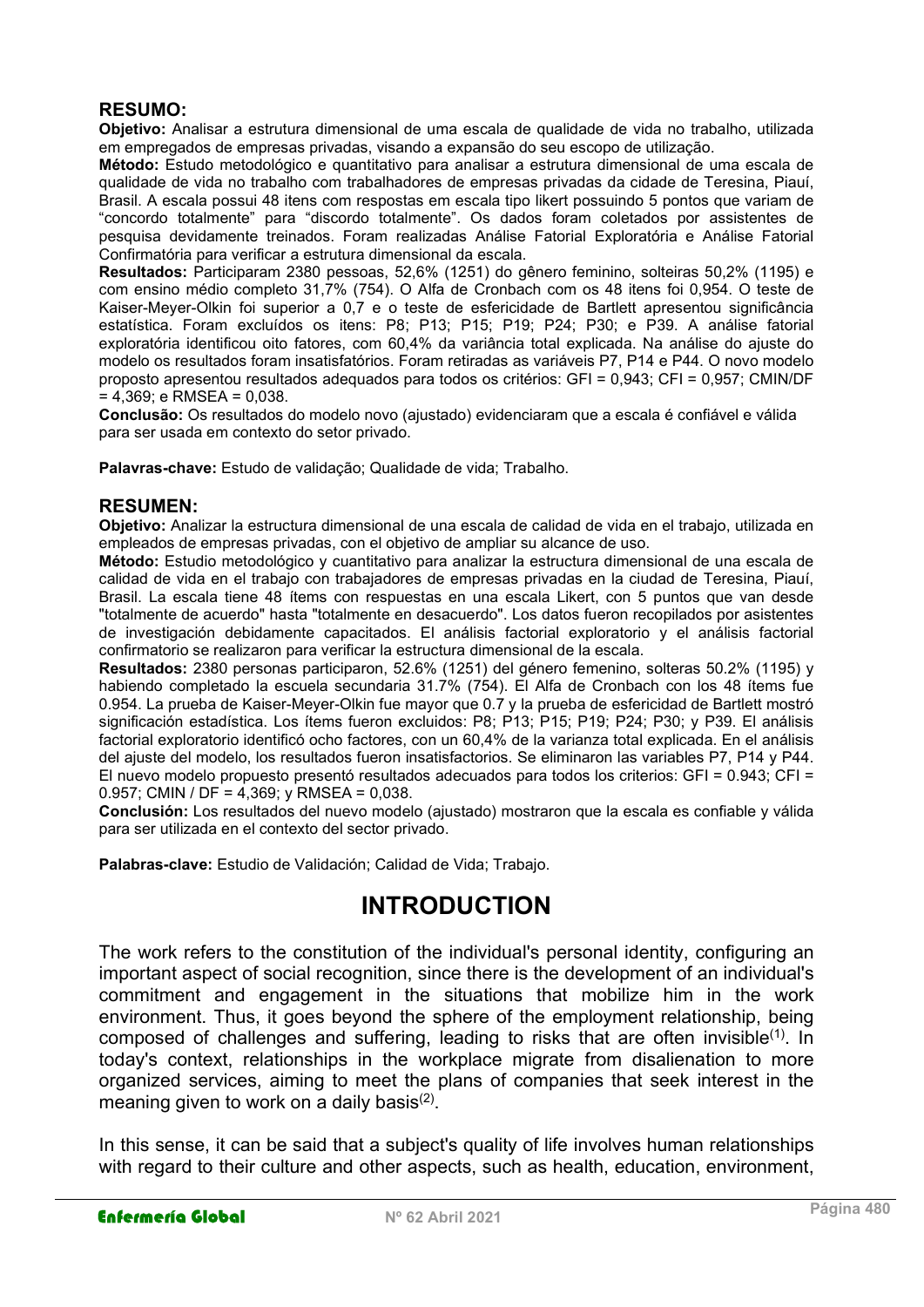safety and, especially, work. In an attempt to mitigate the negative impacts of work on workers' health, the concept of quality of life at work has emerged in recent decades, regulating issues such as child labor, weekly rest and compensation for accidents. Over the years, this concept has evolved, becoming the main element related to human and organizational development $^{\left( 3,4\right) }$ .

The concept can also be seen as a comprehensive understanding of living conditions in the occupational sphere, including elements of well-being, health guarantee, physical, mental, social security and training to perform tasks safely and with good use of personal energy (5). The construction of this quality occurs with the perception that the organization and individuals are configured as a whole, promoting the well-being and safety of workers in order to ensure greater productivity and greater satisfaction in personal life $(6,7)$ . As well as, globally, a public health issue.

However, the reality of the Brazilian service is marked by a shortage of employees, an exacerbated increase in work, the demand for various skills, and an increase in the demand for more effective and quality work $(1)$ . Such a situation ends up generating harmful consequences for the worker's health, such as emotional overload, lack of interest in work, absenteeism and also physical and mental illness, significantly affecting organizational results and public health $^{(8\text{-}10)}$ .

Among the most consistent theoretical models about quality of life at work, Walton's stands out, based on the subject's perceptions involving aspects such as remuneration, career, integration, work and its guarantees, which are characterized as essential elements in the model. In Walton's perspective, QWL emerges from human and environmental values neglected by societies in favor of technological development, productivity and economic advancement $(2,11)$ .

As a concern that involves the context of public health from the consequences of work on individual and social life, implications arising especially from the long journey, given the above, the objective of the study was to analyze the dimensional structure of a quality of life scale at work $(11)$ , used in employees of private companies, aiming at expanding its scope of use.

# MÉTHODS

Methodological study of a quantitative approach on quality of life at work with 2380 people, carried out through a survey. The instrument applied has 48 statements related to QWL, built and validated for the Brazilian scenario<sup>(11)</sup>, but tested in the public sector. The expansion of the use of the scale and its possible interpretations constitutes a contribution<sup>(12,13)</sup>.

The instrument's response format is structured on a Likert-type scale with 5 points ranging from "totally agree" to "totally disagree".

The scale has several dimensions, such as: salary and remuneration, physical environment and security, workload, equipment, health, autonomy, communication, development perspective, interpersonal relationship and interference of work in personal life. All were tested.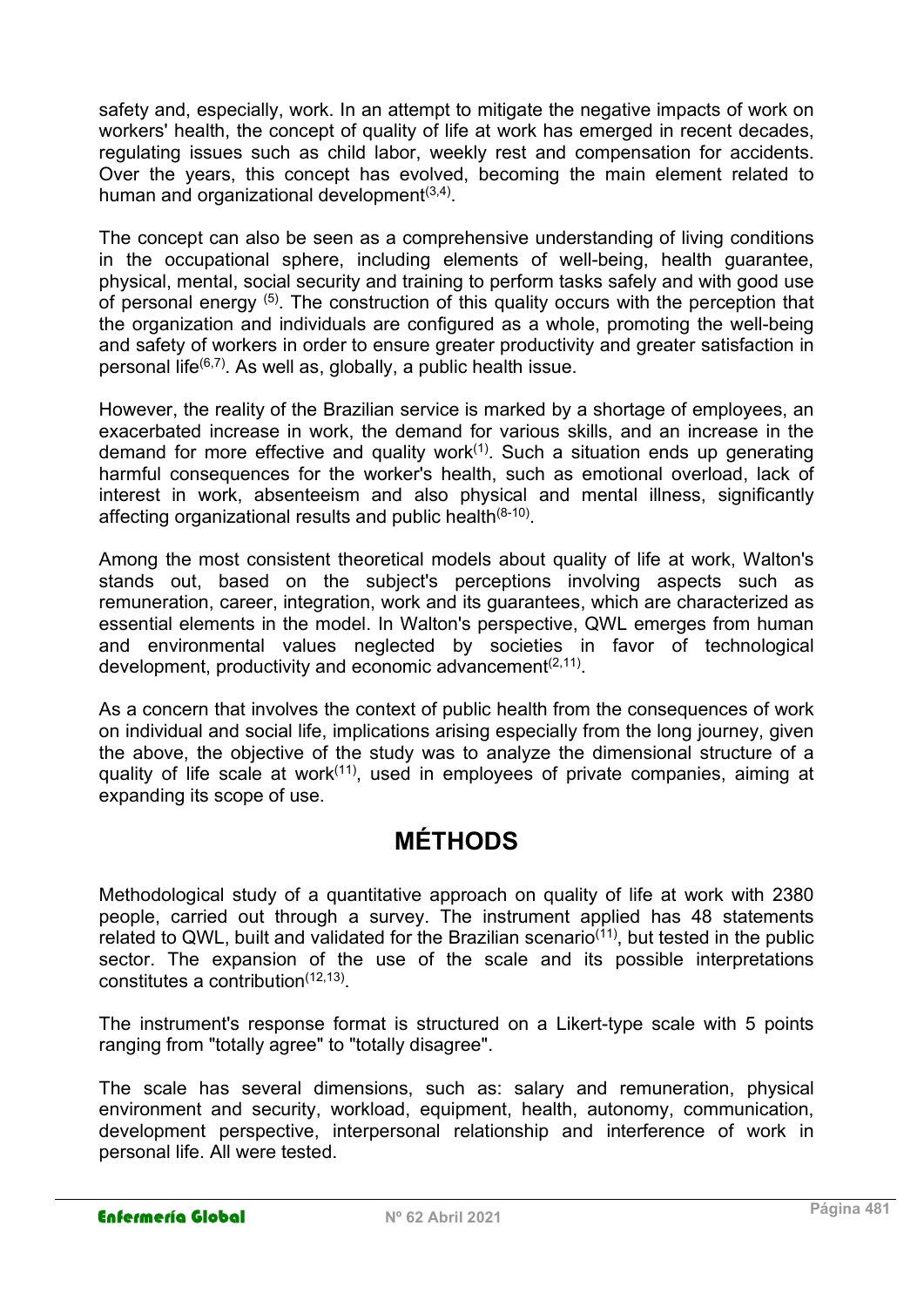The study sample was based on the following parameter: minimum number of ten responses for each variable on the scale, therefore  $480$  responses<sup> $(14)$ </sup>. However, this sample was expanded considering the number of people employed at the place of the research, more than 300 thousand people were employed in the capital Teresina, Piauí, Brazil, at the time of the survey<sup>(15)</sup>.

Included were people who were employed in private companies in the capital Teresina, Piauí, Brazil, aged 18 years or over. Those with a working time of 6 months or less were excluded. The data were collected by research assistants duly trained for the collection.

Statistical analysis was performed using the Statistical Package for the Social Sciences (SPSS) software, using descriptive and inferential statistics modules. For the Confirmatory Factor Analysis (AFC) of the proposed (Figure 1) and recommended (Figure 2) model, the complementary package to SPSS, Analysis of Moment Structures (AMOS) was used.





The (AFC) is used when the researcher has some knowledge of the model's structure. Based on knowledge of the theory, empirical research, or both, it postulates the relationship between the observed measures and the underlying factors a priori and then tests this hypothesis structure statistically. The models can and must be adapted to find the ideal values of adjustment and validity $^{\left(16\right)}$ .

Regarding the analysis of the model, the following criteria were used: GFI and CFI greater than 0.90; CMIN/DF less than 5 and RMSEA less than 0.08, to adjust the model. For convergent validity, he used Cronbach's alpha and CR above 0.7, CVA above 0.5 and for discriminant validity, CVA must be greater than MSV and ASV(14,16,17) .

Given that the purpose of the article is to use the AFC and thereby recognize the fit of the model and the convergent and discriminant validity of the constructs, an Exploratory Factor Analysis was used and the constructs were recognized as divided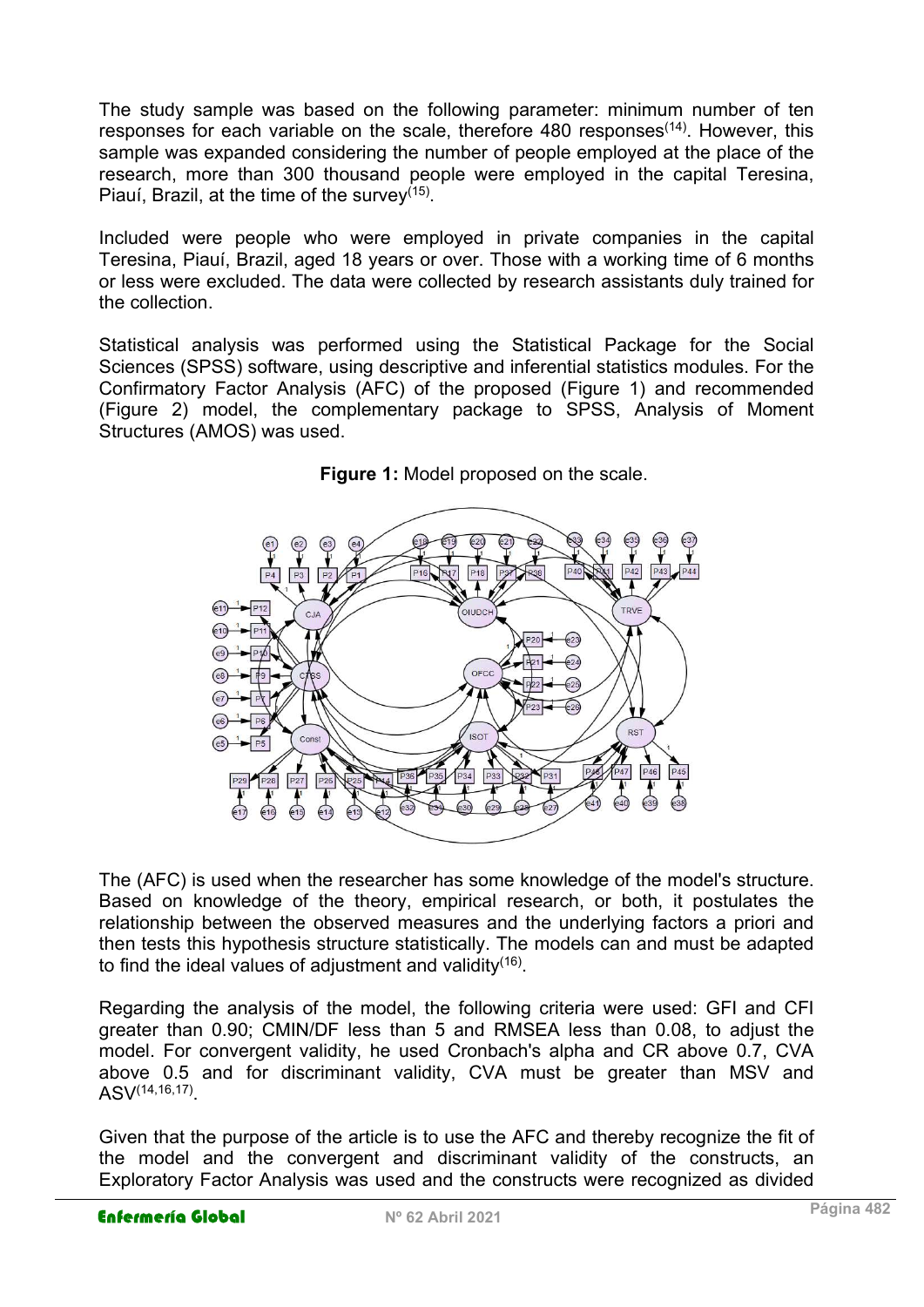in Table 1. variables P8, P13, P15, P19, P24, P30 and P39, as they were not grouped to any factor.

| P <sub>1</sub>  | My salary is appropriate to my position in relation to other<br>positions in the organization.                                         |                                                                                                                              |  |  |  |
|-----------------|----------------------------------------------------------------------------------------------------------------------------------------|------------------------------------------------------------------------------------------------------------------------------|--|--|--|
| P <sub>2</sub>  | The salary I receive in the organization is fair in relation<br>to that of other organizations for the same position that I<br>occupy. | <b>Fair and Adequate</b><br>Compensation -<br>Compensação<br>Justa e Adequada                                                |  |  |  |
| P <sub>3</sub>  | My remuneration, given my services rendered at the<br>company, is adequate and meets my needs.                                         | (CJA)                                                                                                                        |  |  |  |
| P4              | The benefits offered by the organization are worthwhile.                                                                               |                                                                                                                              |  |  |  |
| P <sub>5</sub>  | Environmental working conditions (lighting, hygiene,<br>ventilation and organization) are adequate.                                    |                                                                                                                              |  |  |  |
| P <sub>6</sub>  | The health and safety conditions at work for the<br>performance of my activities are satisfactory.                                     | Safe and Healthy                                                                                                             |  |  |  |
| P7              | The workload is adequate.                                                                                                              | Working                                                                                                                      |  |  |  |
| P <sub>9</sub>  | My workplace and the equipment used for my activities<br>are in perfect condition.                                                     | Conditions -<br>Condições de                                                                                                 |  |  |  |
| P <sub>10</sub> | Work equipment and materials are quality.                                                                                              | <b>Trabalho Seguras</b>                                                                                                      |  |  |  |
| P11             | The organization is concerned with raising awareness<br>and educating employees on the prevention of illness<br>and accidents at work. | e Saudáveis<br>(CTSS)                                                                                                        |  |  |  |
| P <sub>12</sub> | Work equipment and materials are available and in<br>sufficient quantity to carry out my activities.                                   |                                                                                                                              |  |  |  |
| P <sub>16</sub> | I have the autonomy to decide how to carry out my work<br>activities.                                                                  |                                                                                                                              |  |  |  |
| P17             | I have the opportunity to use creativity at work.                                                                                      | Constitutionalism                                                                                                            |  |  |  |
| P <sub>18</sub> | My job allows me to exercise multiple knowledge and                                                                                    |                                                                                                                              |  |  |  |
|                 | skills, as well as develop new skills.                                                                                                 | Constitucionalismo                                                                                                           |  |  |  |
| P37             | I have freedom of expression in the organization.                                                                                      | (Const)                                                                                                                      |  |  |  |
| P38             | I am open to take a stand against the opinions of the<br>organization's superiors.                                                     |                                                                                                                              |  |  |  |
| P <sub>20</sub> | The flow of information between peers is satisfactory.                                                                                 | Immediate                                                                                                                    |  |  |  |
| P21             | I receive feedback from my immediate boss about my<br>work.                                                                            | Opportunity to Use<br>and Develop                                                                                            |  |  |  |
| P <sub>22</sub> | I receive feedback from colleagues about my work.                                                                                      | Human                                                                                                                        |  |  |  |
| P <sub>23</sub> | My job allows me to complete tasks.                                                                                                    | Capabilities -<br>Oportunidade<br>Imediata para<br>utilizar e<br>Desenvolver as<br>Capacidades<br><b>Humanas</b><br>'OIUDCH) |  |  |  |
| P14             | The company offers health care for me and my family.                                                                                   | <b>Future Opportunity</b>                                                                                                    |  |  |  |
| P <sub>25</sub> | The organization conducts training and encourages<br>employee training.                                                                | for Continuous<br>Growth -                                                                                                   |  |  |  |
| P <sub>26</sub> | The organization encourages the qualification of<br>employees (High School, Undergraduate and Graduate).                               | Oportunidade<br>Futura para                                                                                                  |  |  |  |

Table1. Scale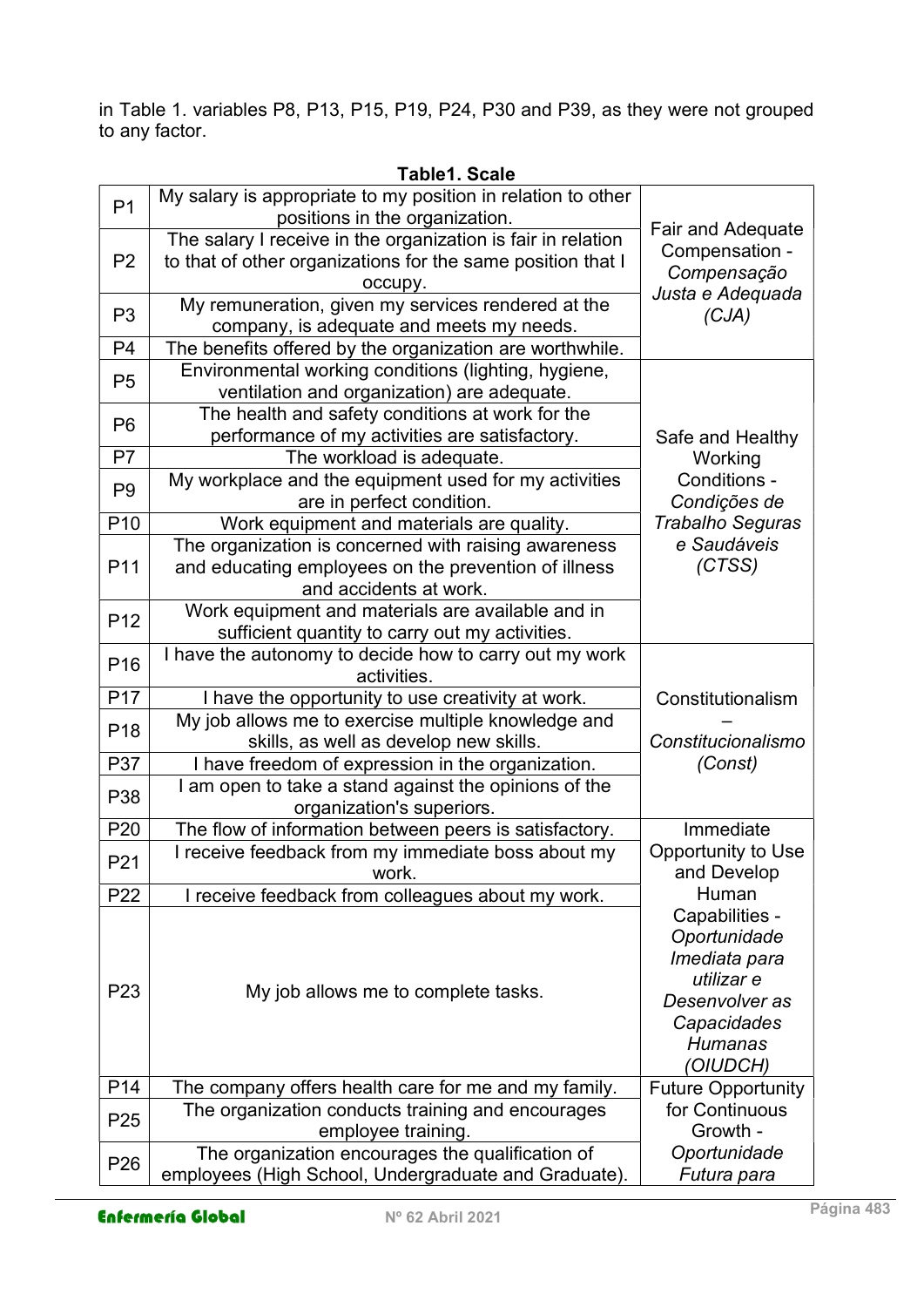| P <sub>27</sub> | The future opportunity is given to apply new knowledge<br>and skills in jobs of greater complexity and responsibility.                                                     | Crescimento<br>Contínuo (OFCC)                                       |  |  |  |
|-----------------|----------------------------------------------------------------------------------------------------------------------------------------------------------------------------|----------------------------------------------------------------------|--|--|--|
| P <sub>28</sub> | I feel confident about my future due to the stability I have<br>in the organization.                                                                                       |                                                                      |  |  |  |
| P29             | The organization has a satisfactory job and salary plan.                                                                                                                   |                                                                      |  |  |  |
| P31             | The relationship between superiors and other employees<br>is satisfactory.                                                                                                 |                                                                      |  |  |  |
| P32             | The relationship between colleagues is satisfactory.                                                                                                                       |                                                                      |  |  |  |
| P33             | There is moral support among colleagues, interpersonal<br>openness and respect for individualities.                                                                        | Social Integration<br>in the Work                                    |  |  |  |
| P34             | There is moral support, interpersonal openness and<br>respect for individualities on the part of the immediate<br>boss.                                                    | Organization -<br>Integração Social<br>na Organização<br>do Trabalho |  |  |  |
| P35             | Employees have equal treatment and opportunities. No<br>preferences or favorites.                                                                                          | (ISOT)                                                               |  |  |  |
| P36             | In the organization, my personal privacy is respected (no<br>one interferes with my life outside the organization).                                                        |                                                                      |  |  |  |
| P40             | There is a balance between my personal and<br>professional life.                                                                                                           | Work and its                                                         |  |  |  |
| P41             | The time I dedicate to my work does not interfere with my<br>personal life.                                                                                                | Relevance in the<br>Employee's Life -                                |  |  |  |
| P42             | The time I dedicate to my personal life does not interfere<br>with my professional activities.                                                                             | O Trabalho e sua<br>Relevância na                                    |  |  |  |
| P43             | My time for leisure and physical activities is satisfactory.                                                                                                               | Vida do                                                              |  |  |  |
| P44             | Activities that require night shift schedules, weekends or<br>business trips do not interfere with my family and social<br>life.                                           | Empregado<br>(TRVE)                                                  |  |  |  |
| P45             | The image I have of the organization is that of a company<br>that provides quality services to the community.                                                              |                                                                      |  |  |  |
| P46             | I see the organization as a company that is concerned<br>with the well-being of its employees and that have them<br>as fundamental to the functioning of the organization. | <b>Social Relevance</b><br>of Work -                                 |  |  |  |
| P47             | I am proud to be part of an organization that is<br>recognized for the importance of its activities in this city.                                                          | Relevância Social<br>do Trabalho (RST)                               |  |  |  |
| P48             | I am happy to work in an organization that is concerned<br>with the preservation of the environment and<br>sustainability.                                                 |                                                                      |  |  |  |

Ethical precepts were respected in accordance with the principles established in the Declaration of Helsinki.

# RESULTS

2380 people participated, 52.6% (1251) identified by female gender. The majority were represented by single persons 50.2% (1195), followed by married marital status 36.7% (874). As for education, most had an incomplete higher education 38.7% (922), followed by those who had completed high school 31.7% (754). These data imply a heterogeneous sample, with numbers close to a half for gender characterization and indicative of marital status.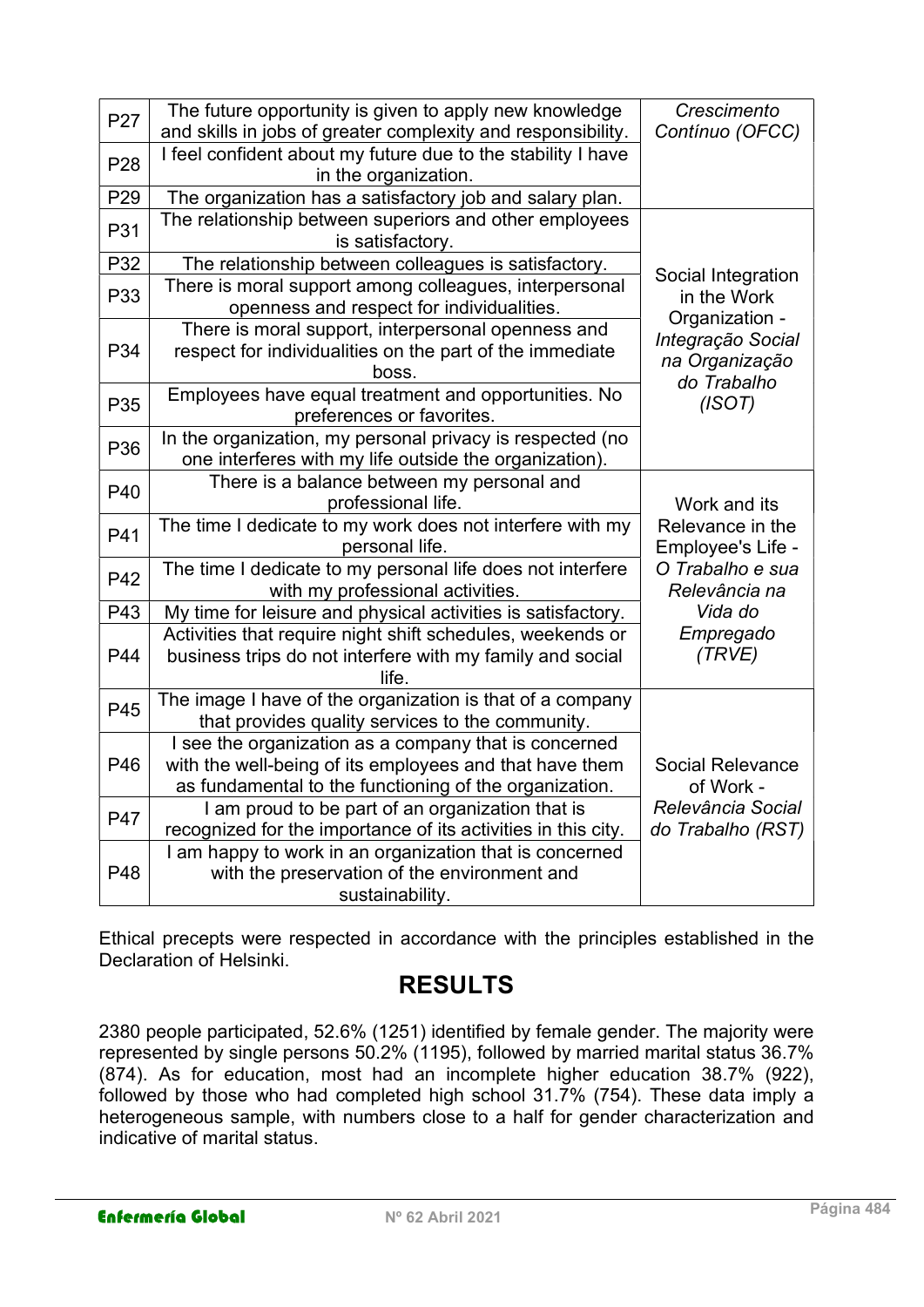For multivariate analysis, the reliability of the scale was initially verified using Cronbach's alpha. The evaluation with all variables (48 items) presented a value of 0.954. Before exploratory factor analysis (EFA) was applied, its prerequisites were verified. All correlations between variables showed statistical significance (0.000) with the majority indicating high and positive values. In addition, the anti-image matrix only showed values greater than 0.9, reflecting the high explanatory power of the factors in each of the variables. The Kaiser-Meyer-Olkin test indicated a value greater than 0.7 (recommending) and the Bartlett sphericity test, which shows whether there is a sufficient relationship between the indicators for the application of factor analysis which is indicated by the rejection of the hypothesis null that the correlations between the variables are null - presented statistical significance.

A cutoff number was established for factorial loads below 0.5, as this is a measure of practical significance that meets at median levels<sup>(14)</sup>. Therefore, loads below these were disregarded for the factor structure and those above them considered ideal, representing the majority among the variables considered<sup>(18)</sup>. This criterion, added to the low communalities (below 0.5), justify the exclusion of some variables from this analysis (They are P8; P13; P15; P19; P24; P30; and P39). The variables P7 and P44 were maintained at this stage, as they presented factor loadings close to the level considered adequate. For merits of statistical significance of the factor load, the values must be based on the sample size and for a load of 0.5, the sample must be greater than 120 observations, which is met in this study, but was not met in the original development scale, which should also have, according to recommendations, at least ten observations for variable(14). For this new factorial solution, the KMO was 0.954 and Bartlett's test remained significant (Sig. 0.000).

The AFE identified eight factors as the chosen solution, with 60.4% of the total variance explained, as well as expanding the scope of the scale, bringing it to the context of the private sector. After this exploratory verification, a Confirmatory Factor Analysis (AFC) was carried out, in order to confirm the dimensional structure of the studied scale and the relationship between the variables and the latent factors, if this supports the hypotheses based on theory.

In the analysis of the fit of the model, the results were unsatisfactory for the criteria established by the literature: GFI =  $0.878$ ; CFI =  $0.890$ ; CMIN / DF =  $8.096$ ; and RMSEA = 0.055. As for convergent and discriminant validity, the model presented problems for extracted variance, with constructs 7F (0.478), 2F (0.491), 3F (0.445) and 6F (0.449) with values less than 0.5.

Thus, a new model was suggested, in which variables P7, P14 and P44 were removed. It is assumed that these variables did not fit the construct due to their statements, the variable P7 was removed for talking about adequate hours, which can be considered immutable or indifferent, since there is labor legislation in favor of standardization, while in addition construct variables speak of working conditions; P14 was initially from another construct, and it is observed that it does not exactly reflect a vision of continuous growth because its statement is associated with the assistance provided to the family; to P44 "activities that require night shifts, weekends or work trips do not interfere in my family and social life" because they address issues related to overtime and do not imply relevance in the employee's life. The proposed new model presented adequate results for all criteria: GFI = 0.943; CFI = 0.957; CMIN / DF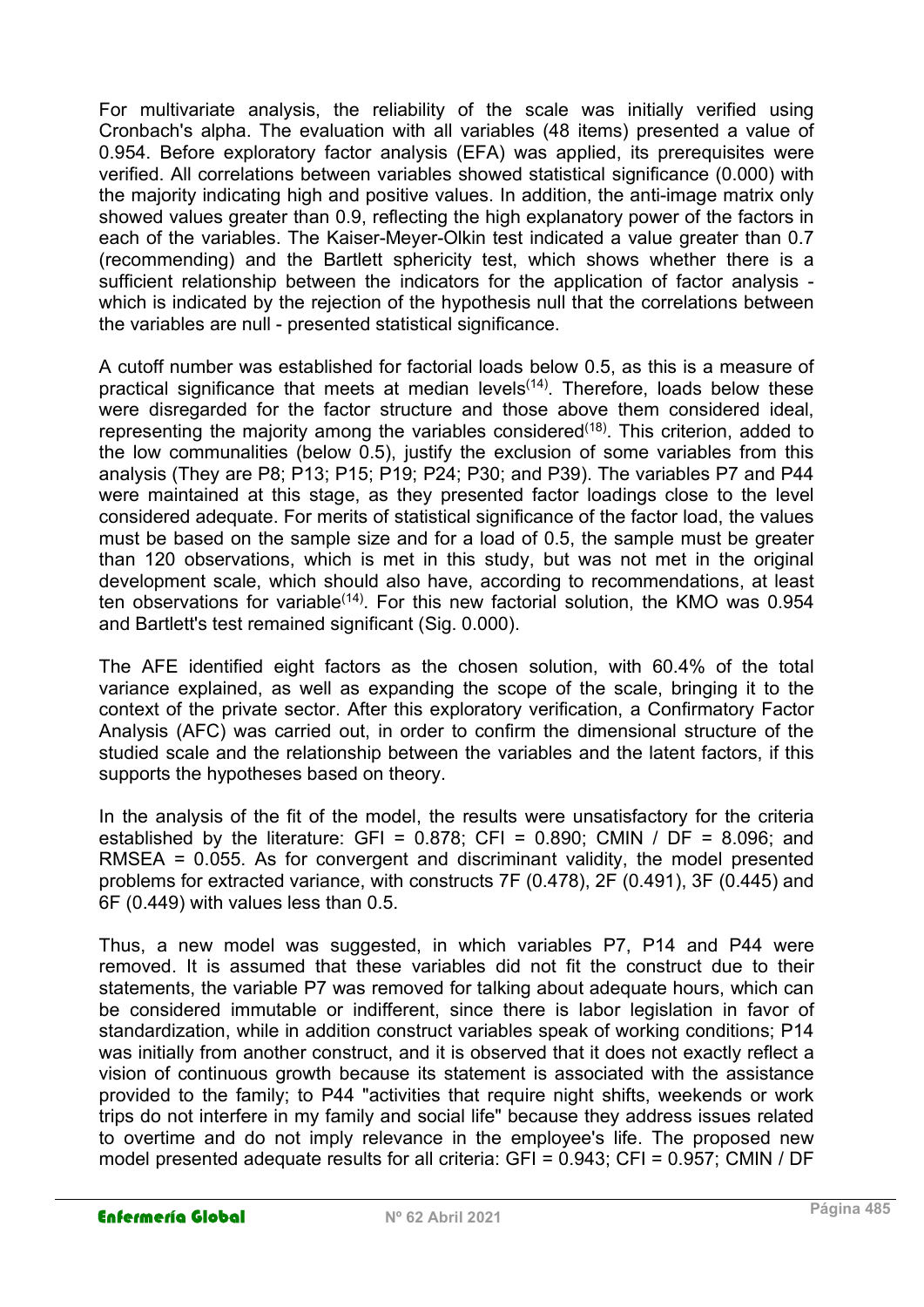= 4,369; and RMSEA = 0.038. However, for convergent and discriminant validity, two constructs showed values below 0.5 for AVE: 5F (0.480) and 6F (0.429) (Table 1).

 $\blacksquare$  the  $\blacksquare$ 

| L <b>able</b> 1. Evaluated model. |       |           |            |                         |            |             |       |                   |       |               |             |             |            |
|-----------------------------------|-------|-----------|------------|-------------------------|------------|-------------|-------|-------------------|-------|---------------|-------------|-------------|------------|
| <b>Construct</b>                  | α     | <b>CR</b> | <b>AVE</b> | <b>MSV</b>              | <b>ASV</b> | <b>TRVE</b> | CJA   | <b>CTSS</b> Const |       | <b>OIUDCH</b> | <b>OFCC</b> | <b>ISOT</b> | <b>RST</b> |
| <b>TRVE</b>                       | 0,815 |           |            | 0,815 0,524 0,399 0,266 |            | 0.724       |       |                   |       |               |             |             |            |
| <b>CJA</b>                        | 0,861 | 0.901     |            | 0,696 0,389 0,245       |            | 0,346       | 0.834 |                   |       |               |             |             |            |
| <b>CTSS</b>                       | 0,865 | 0.859     |            | 0,505 0,457 0,381       |            | 0,509       | 0.624 | 0.711             |       |               |             |             |            |
| <b>Const</b>                      | 0,836 |           |            | 0,836 0,507 0,446 0,356 |            | 0,434       | 0,580 | 0.603             | 0.712 |               |             |             |            |
| <b>OIUDCH</b>                     | 0,807 | 0.866     |            | 0,565 0,514 0,353       |            | 0,494       | 0,410 | 0.577             | 0.621 | 0.752         |             |             |            |
| <b>OFCC</b>                       | 0,825 | 0.787     |            | 0,480 0,473 0,398       |            | 0,538       | 0,508 | 0,672             | 0.668 | 0.678         | 0,693       |             |            |
| <b>ISOT</b>                       | 0,828 | 0.817     |            | 0,429 0,514 0,416       |            | 0,632       | 0.455 | 0.645             | 0.624 | 0.717         | 0,688       | 0.655       |            |
| <b>RST</b>                        | 0,868 | 0.868     |            | 0,622 0,513 0,389       |            | 0,602       | 0,486 | 0,676             | 0.618 | 0,606         | 0,637       | 0.716       | 0.788      |

Given that the model presented two factors with convergent and discriminant validity below the adequate, a new model was implemented (Figure 2) removing these two factors (i.e. 5F and 6F).

Figure 2: Adjusted and recommended model.



The results of this new model showed an adequate adjustment of the model in relation to the criteria attributed by the literature: GFI =  $0.962$ ; CFI =  $0.971$ ; CMIN / DF = 4,180; and RMSEA = 0.037. Furthermore, for convergent and discriminant validity, the results were also satisfactory (Table 2).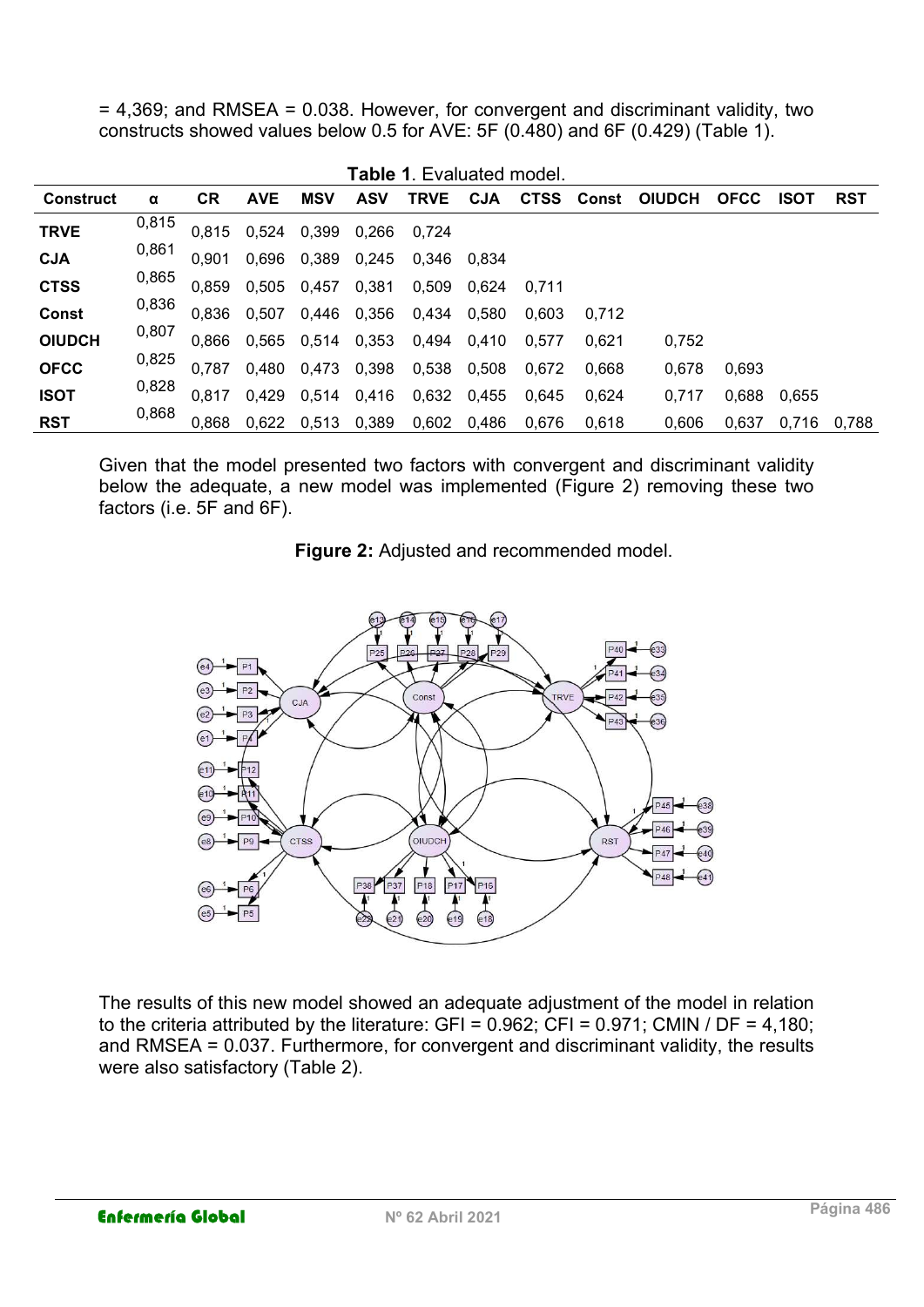| <b>Table 2. Recommended model.</b> |   |  |  |  |  |                                                 |  |                                                       |                                                       |                                                |       |
|------------------------------------|---|--|--|--|--|-------------------------------------------------|--|-------------------------------------------------------|-------------------------------------------------------|------------------------------------------------|-------|
| <b>Construct</b>                   | α |  |  |  |  |                                                 |  |                                                       |                                                       | CR AVE MSV ASV TRVE CJA CTSS Const OIUDCH OFCC |       |
| <b>TRVE</b>                        |   |  |  |  |  | 0,815 0.814 0,523 0,360 0,236 0,723             |  |                                                       |                                                       |                                                |       |
| <b>CJA</b>                         |   |  |  |  |  | 0,861 0.901 0.697 0.388 0.251 0.346 0.835       |  |                                                       |                                                       |                                                |       |
| <b>CTSS</b>                        |   |  |  |  |  | 0,865 0.859 0,505 0,457 0,365 0,508 0,623 0,711 |  |                                                       |                                                       |                                                |       |
| <b>Const</b>                       |   |  |  |  |  |                                                 |  |                                                       | 0,836 0,835 0,504 0,417 0,339 0,436 0,579 0,605 0,710 |                                                |       |
| <b>OIUDCH</b>                      |   |  |  |  |  |                                                 |  |                                                       | 0,807 0.853 0.539 0.417 0.317 0.501 0.423 0.596 0.646 | 0.734                                          |       |
| <b>RST</b>                         |   |  |  |  |  |                                                 |  | 0,868 0,868 0,622 0,457 0,364 0,600 0,484 0,676 0,621 |                                                       | 0,619                                          | 0,789 |

# **DISCUSSION**

This study was developed due to the need to perform the scale's AFC, since the original study that developed the instrument was limited to a sample of 120 individuals<sup>(11)</sup> to the detriment of the recommended<sup>(14)</sup> which establishes 10 participants per item of the instrument. 480 responses would be required to meet statistical requirements. In the present study, the sample was 2380 people and the recommendations and assumptions were respected.

Quality of life at work is a broad and complex concept, comprising several aspects, such as: safe and healthy working conditions, future opportunity for continuous growth, social integration in the organization of work, work and its relevance in the employee's life , fair and adequate compensation, constitutionalism, social relevance of work, immediate opportunity to use and develop human capabilities<sup>(19)</sup>. Therefore, in QLW, human and environmental factors must be considered, as they are forgotten in view of the demand for productivity to the detriment of the employee's well-being<sup>(2,11)</sup>.

When these factors are not considered and respected, QLW is altered and can trigger damage to the physical and mental health of employees, resulting in public health problems. Such damages, in turn, can lead to the triggering of other consequences that will alter professional performance such as your personal satisfaction with work(20,21) .

In relation to the dimensions of QWL, the in-depth understanding of each one implies knowledge of which factors are more or less relevant to the worker, in public or private spheres, which need more or less attention from the company and how, specifically, this attention should be targeted. Previous studies in specific sectors of activities have already had this interest and provide accurate information on the situations investigated<sup>(3,4)</sup>

As for the scale constructs, in Safe and Healthy Working Conditions the variables are related to the workload that involves the work shifts, physical and environmental conditions of the work space and aspects related to unhealthy work<sup> $(22)$ </sup>. Exhaustive work impairs performance and can affect workers' health, as well as leading to broader social problems<sup>(23)</sup>, adequate physical space also contributes to better QLW and can prevent physical dysfunction<sup>(24)</sup>. The variables in this construct that were removed from the scale were: P8, which stated "I have to give extra hours to carry out my activities"; P13: "the organization conducts periodic medical examinations; and P15, "protection and security tools and techniques are used throughout the organization". Their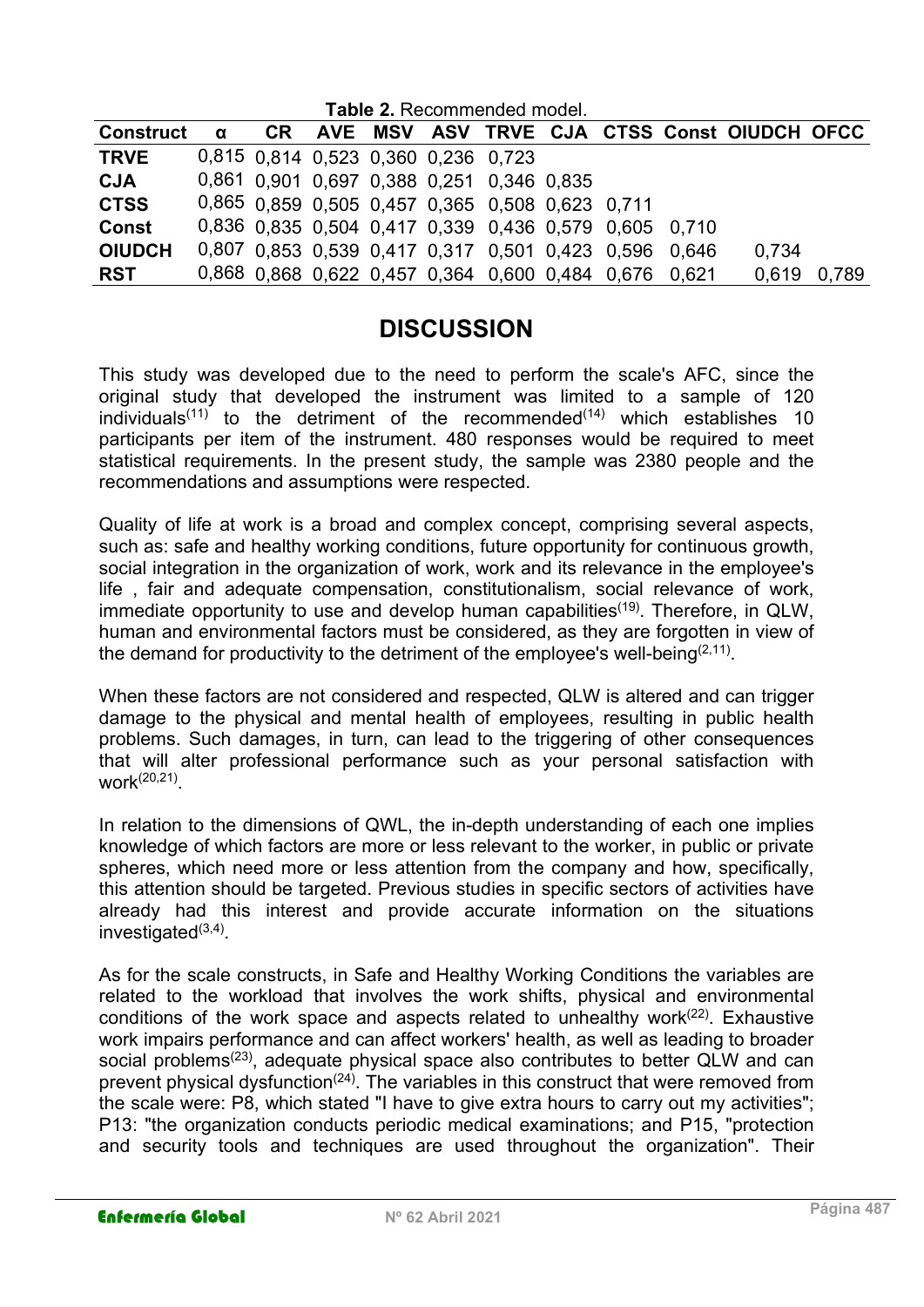statements reflect concerns that may have been detailed in the evaluation of employees as they imply legal guarantees and little change between companies.

In the Future Opportunities for Continuous Growth construct, it was necessary to remove two variables (P19 and P24). In P19, "the flow of information between jobs at higher levels to those at lower levels is satisfactory"; and P24, "The activities I do are not common or repetitive. They are interesting and contribute to my development"; the statements do not reflect a vision of continuous growth adjusted to the others and the construct. The construct is important in QVT because it encompasses opportunities for growth in the company that serve as an incentive to the worker from the moment that he perceives opportunities for growth in the company, in addition to growth, job stability is also relevant $^{(24)}.$ 

Social Integration in the Work Organization is part of the development of workers' skills, opening space for individual prominence inserted in a collective work context<sup>(11)</sup>. The insertion of the worker in their social context of work can reflect in the QLW, since people with better relationships and more skills tend to have better WLW(20). The variable P30, "In the organization there is no prejudice of race, religion, gender, lifestyle, among others", which could be allocated in 'Future Opportunities for Continuous Growth' or 'Social Integration in the Work Organization' according to the results of the analyzes, it was excluded due to the low communalities and factorial loads and for not having adequate adjustment to either construct.

Work and its Relevance in the Employee's Life are extremely important for the balance between life and profession, since work inserts man into society and characterizes him as an individual $(1,11)$ . In this dimension, the variable P44 was removed for addressing issues related to overwork.

Fair and Adequate Compensation, on the other hand, is the worker's perception of his responsibilities and the financial return that work provides him for the activity developed, constituting an important factor of job satisfaction $^{(24)}$ .

Constitutionalism establishes the legal support of workers through the relationship between unions and companies, labor laws form the basis for the development of QWL by guiding decisions that improve working conditions(11,25). The variable P39, "my labor rights are fully met. The organization fulfills its obligations to employees ", which could be allocated to 'constitutionalism' or 'social relevance of work', was excluded for not presenting itself as relevant according to statistical criteria and its statement.

The Social Relevance of Work is an important source of satisfaction and motivation, as it represents the image of the work and of the employee's company. This construct has a strong influence on QWL, because according to the image of the company and work, the employee may feel motivated or demotivated from a set of characteristics that make up his work<sup>(11)</sup>.

The Opportunity to Use and Develop Human Capabilities is another important construct for QWL, it concerns the freedom of employees to develop actions and improve activities, in addition to being part of management $^{(24)}$ .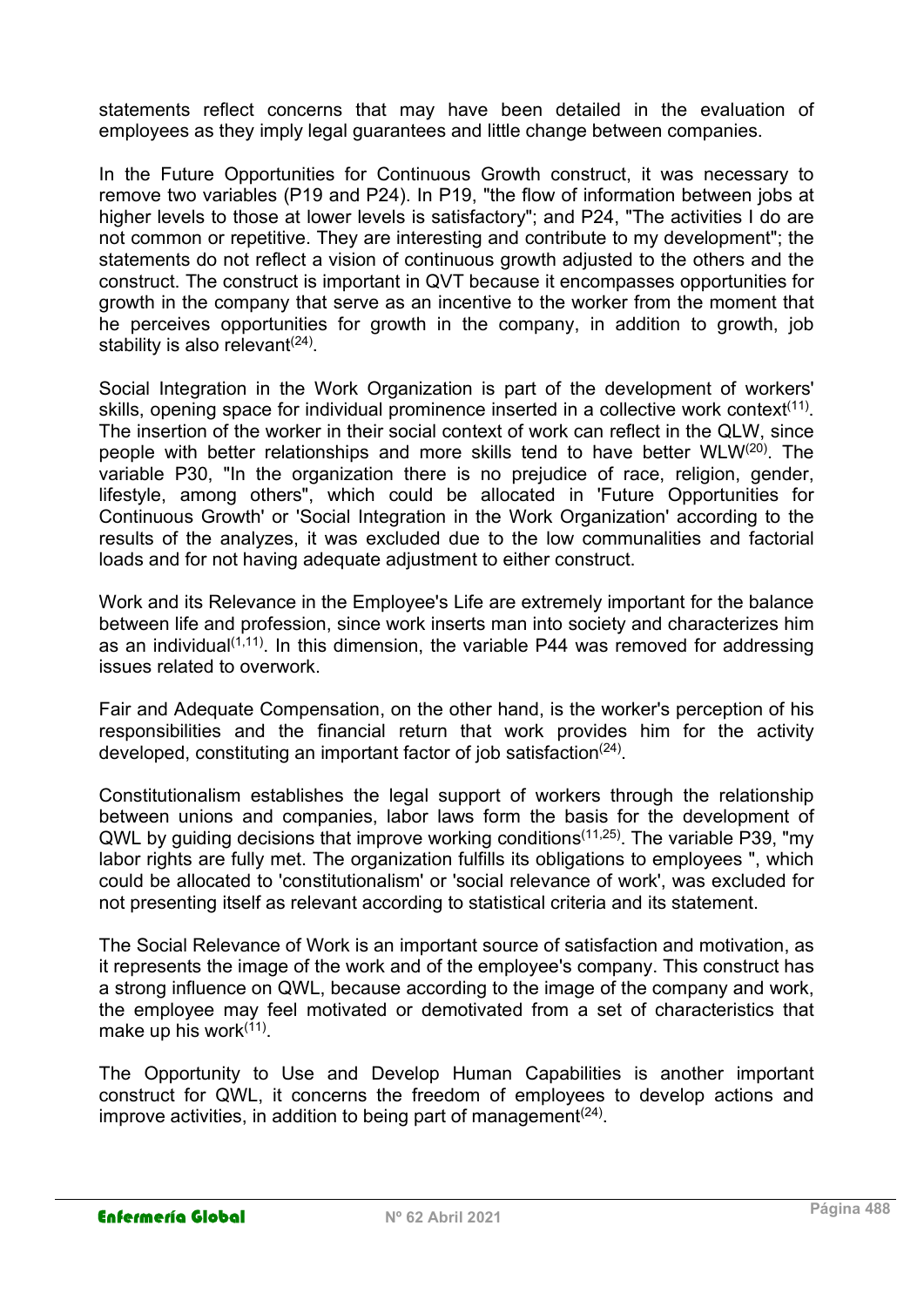## **CONCLUSION**

The results of the new (adjusted) model, through Confirmatory Factor Analysis, showed that this model is suitable for the use of measuring the quality of life at work of workers in the private sector. Therefore, from this article on, new research can use this model to assess the quality of life of private employees and use these results for managerial implications, such as changes in the forms of management and applications of QWL programs, or for implications development of public health programs, given the main considerations regarding the state of the investigated professionals.

### **REFERENCES**

1. Antloga CS, Carmo MM, Takaki KT. O que é qualidade de vida no trabalho? Representações de trabalhadores de um instituto de pesquisa. Trabalho (En) Cena. 2016; 1(1):132-42.

2. Ferreira CAA, Vasconcelos FCW, Goulart IB, Ituassu CT. A qualidade de vida no trabalho: uma visão crítica dos trabalhadores da saúde mental. Revista Eletrônica Fafit/Facic [Internet]. 2015 [cited 2020 Jan 13]; 6(2):13-30. Available from:

http://www.fafit.com.br/revista/index.php/fafit/article/viewFile/134/75

3. Parise JA, Soler GAGSG. Qualidade de vida profissional de atendentes de central de telecomunicações. Rev Bras Enferm [Internet]. 2016 [cited 2020 Jan 13]; 69(4):751-6. Available from: https://www.scielo.br/pdf/reben/v69n4/0034-7167-reben-69-04-0751.pdf

4. Kaur A. Quality of Work Life. Int J Eng Sci. 2016; 6(7):8305-11.

5. Schmidt DRC, Paladini M, Biato C, Pais JD, Oliveira AR. Qualidade de vida no trabalho e burnout em trabalhadores de enfermagem de Unidade de Terapia Intensiva. Rev Bras Enferm [Internet]. 2013 [cited 2020 Jan 23]; 66(1):13-17. Available from:

https://www.scielo.br/pdf/reben/v66n1/v66n1a02.pdf

6. Hipólito MCV, Masson VA, Monteiro MI, Gutierrez GL. Qualidade de vida no trabalho: avaliação de estudos de intervenção. Rev Bras Enferm [Internet]. 2017 [cited 2020 Feb 13]; 70(1):189-97. Available from:

https://www.scielo.br/pdf/reben/v70n1/0034-7167-reben-70-01-0189.pdf

7. Bragard I, Dupuis G, Fleet R. Quality of work life, burnout, and stress in emergency department physicians: a qualitative review. Eur J Emerg Med [Internet]. 2015 [cited 2020 Feb 12]; 22(4):227-34. Available from: https://pubmed.ncbi.nlm.nih.gov/25093897/

8. Hosseinabadi R, Karampourian A, Beiranvand S, Pournia Y. The effect of quality circles on job satisfaction and quality of work-life of staff in emergency medical services. Int Emerg Nurs [Internet]. 2013 [cited 2020 Feb 12]; 21(4):264-70. Available from:

https://www.sciencedirect.com/science/article/abs/pii/S1755599X12001280?via%3Dih ub

9. Kasraie S, Parsa S, Hassani M, Ghasem-Zadeh A. The relationship between quality of work life, job stress, job satisfaction and citizenship behavior in oshnaviyeh hospital's staff. Patient Saf Qual Improv [Internet]. 2014 [cited 2020 Jan 21]; 2(2):77- 81. Available from:

http://psj.mums.ac.ir/article\_2520\_94b841f4612f705ef480a3ff10752649.pdf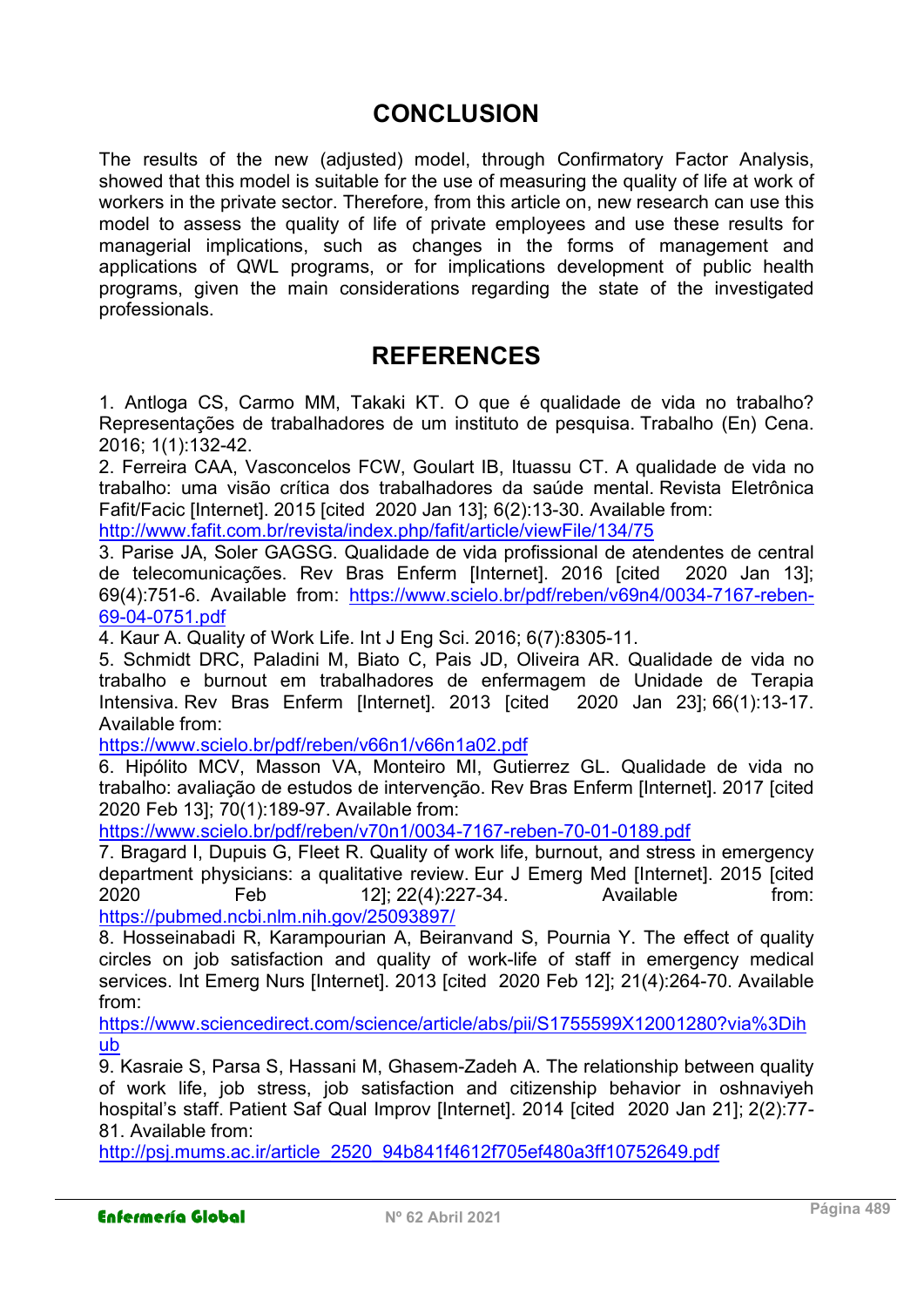10. Santos AA, Costa ORS. Qualidade de Vida no Trabalho dos Profissionais de Enfermagem que atuam no Período Noturno em um Hospital Escola do Sul de Minas Gerais. Revista ciências em saúde [Internet]. 2016 [cited 2020 Mar 13]; 6(1):43-51. Available from:

http://186.225.220.186:7474/ojs/index.php/rcsfmit\_zero/article/view/453/290

11. Maia KLS, Araújo RM, Alloufa JML. Qualidade de vida no trabalho sob a ótica de servidores públicos: um estudo de caso em uma empresa pública federal. Revista Ciências Administrativas [Internet]. 2012 [cited 2020 Apr 19]; 18(2): 437-84. Available from: https://periodicos.unifor.br/rca/article/view/3335/pdf

12. Mesquita RF, Matos FRN. A abordagem qualitativa nas ciências administrativas: aspectos históricos, tipologias e perspectivas futuras. Revista Brasileira de Administração Científica [Internet]. 2014 [cited 2020 Jan 5]; 5(1):7-22. Available from: http://www.sustenere.co/index.php/rbadm/article/view/SPC2179-684X.2014.001.0001

13. Mesquita RF, Sousa MB, Martins TB, Matos FRN. Óbices metodológicos da prática de pesquisa nas ciências administrativas. Revista Pensamento Contemporâneo em Administração [Internet]. 2014 [cited 2020 Feb 5]; 8(1):50. Available from:

https://periodicos.uff.br/pca/article/view/11158/7953

14. Hair J, Anderson R, Tatham R, Black W. Análise Multivariada de Dados. Porto Alegre: Bookman; 2009.

15. IBGE [Internet]. Cidades Teresina. Disponível em:

http://www.cidades.ibge.gov.br/xtras/temas.php?lang=&codmun=221100&idtema=16& search=||s%EDntese-das-informa%E7%F5es

16. Byrne BM. Structural equation modeling with AMOS: Basic concepts, applications, and programming. Routledge; 2013.

17. Garver MS, Mentzer JT. Logistics research methods: employing structural equation modeling to test for construct validity. J Bus Logist [Internet]. 1999 [cited 2020 Jan 2]; 20(1):33-57.

Available from:

https://search.proquest.com/openview/a778d630df6747e2918f1527a34cbd76/1?pqorigsite=gscholar&cbl=36584

18. Sousa M, Rochelle L, Mesquita RF, Matos FRN, Moura LKB, Moura MEB. Dimensões da satisfação dos usuários da Estratégia Saúde da Família. Revista Portuguesa de Investigação Comportamental e Social [Internet]. 2017 [cited 2020 Jan 5]; 3(2):2-9. Available from: https://rpics.ismt.pt/index.php/ISMT/article/view/50/PDF

19. Narehan H, Hairunnisa M, Freziamella L. The Effect of Quality of Work Life (QWL) Programs on Quality of Life (QOL) Among Employees at Multinational companies in Malaysia. Procedia Soc Behav Sci. 2014; 112.

20. Leite DF, Nascimento DDG, Oliveira MAC. Qualidade de vida no trabalho de profissionais do NASF no município de São Paulo. Physis [Internet]. 2014 [cited 2020 Jan 1]; 24(2),507-25. Available from:

https://www.scielo.br/pdf/physis/v24n2/0103-7331-physis-24-02-00507.pdf

21. Oliveira PM, Limongi-França AC. Avaliação da gestão de programas de qualidade de vida no Trabalho. RAE Eletrônica [Internet]. 2005 [cited 2020 Feb 12]; 4(1). Available from:

https://rae.fgv.br/sites/rae.fgv.br/files/artigos/10.1590\_S1676-56482005000100010.pdf 22. Walton RE. Quality of work life: what is it? Sloan Manage Rev. 1973; 15(1):11-21.

23. Wirtz A, Nachreiner F. The effects of extended working hours on health and social weel-being: A comparative analysis of independent samples. Chronobiol Int [Internet]. 2010 [cited 2020 Feb 4]; 27(5):1124-34. Available from:

https://www.tandfonline.com/doi/full/10.3109/07420528.2010.490099